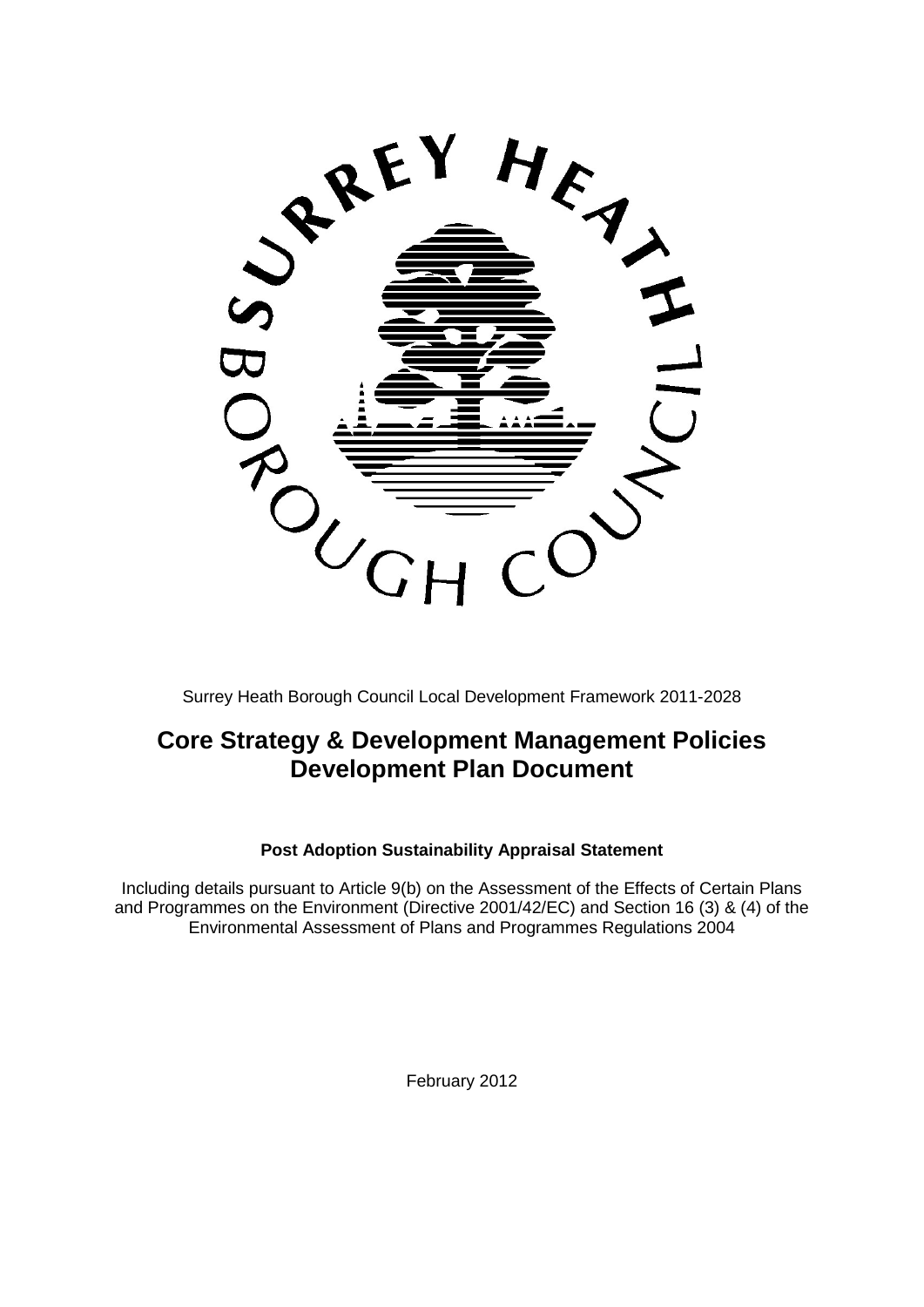#### **1. Introduction**

 $\overline{a}$ 

- 1.1 The Surrey Heath Core Strategy & Development Management Policies Development Plan Document (DPD) was adopted by Surrey Heath Borough Council on 1st February 2012 following its finding of soundness by an Independent Inspector. The Inspector's Report can be found on the Borough Council's web-site at: [http://www.surreyheath.gov.uk/planning/planningpolicyandconservation/corestrategye](http://www.surreyheath.gov.uk/planning/planningpolicyandconservation/corestrategyexamination.htm) [xamination.htm](http://www.surreyheath.gov.uk/planning/planningpolicyandconservation/corestrategyexamination.htm)
- 1.2 The Core Strategy and Development Management Policies DPD was subject to Sustainability Appraisal (SA) as required by the Planning & Compulsory Purchase Act 2004. The SA considered the social, economic and environmental effects of the Core Strategy and incorporated the requirements for Strategic Environmental Assessment  $(SEA)$  under the EU SEA Directive<sup>1</sup> (2001/42/EC) and the UK SEA Regulations  $2004^2$ .
- 1.3 Both Directive 2001/42/EC and the SEA Regulations require production of a post adoption statement which includes: -
	- (a) How environmental considerations have been integrated into the plan or programme;
	- (b) How the environmental report has been taken into account;
	- (c) How opinions expressed and results of public consultation have been taken into account;
	- (d) The reasons for choosing the plan as adopted, in light of the other reasonable alternatives dealt with;
	- (e) The measures that are to be taken to monitor the significant environmental effects of the implementation of the plan.
- 1.4 The Planning Advisory Service (PAS) Plan Making Manual also advises that a post adoption statement should be produced with respect to how SA has been taken into account in the same way as SEA. Therefore in this statement points a) to e) apply equally to SA as they do to SEA. Where this statement mentions SA in Sections 2 and 3, this should be read as the SA incorporating SEA. Points a) to d) are considered in Section 2 with monitoring arrangements set out in Section 3. In some cases this statement refers to other documents which contain further detail and which can be found on the Borough Council's web-site. These documents were Core Documents submitted as evidence to support the Core Strategy at independent examination. The Core Document Library can be accessed on the Council's web-site at:

[http://www.surreyheath.gov.uk/planning/planningpolicyandconservation/corestrategye](http://www.surreyheath.gov.uk/planning/planningpolicyandconservation/corestrategyexamination.htm) [xamination.htm](http://www.surreyheath.gov.uk/planning/planningpolicyandconservation/corestrategyexamination.htm)

 $1$  Directive 2001/42/EC on the assessment of the effects of certain plans and programmes on the environment

 $^2$  The Environmental Assessment of Plans and Programmes Regulations 2004 (SI 1633)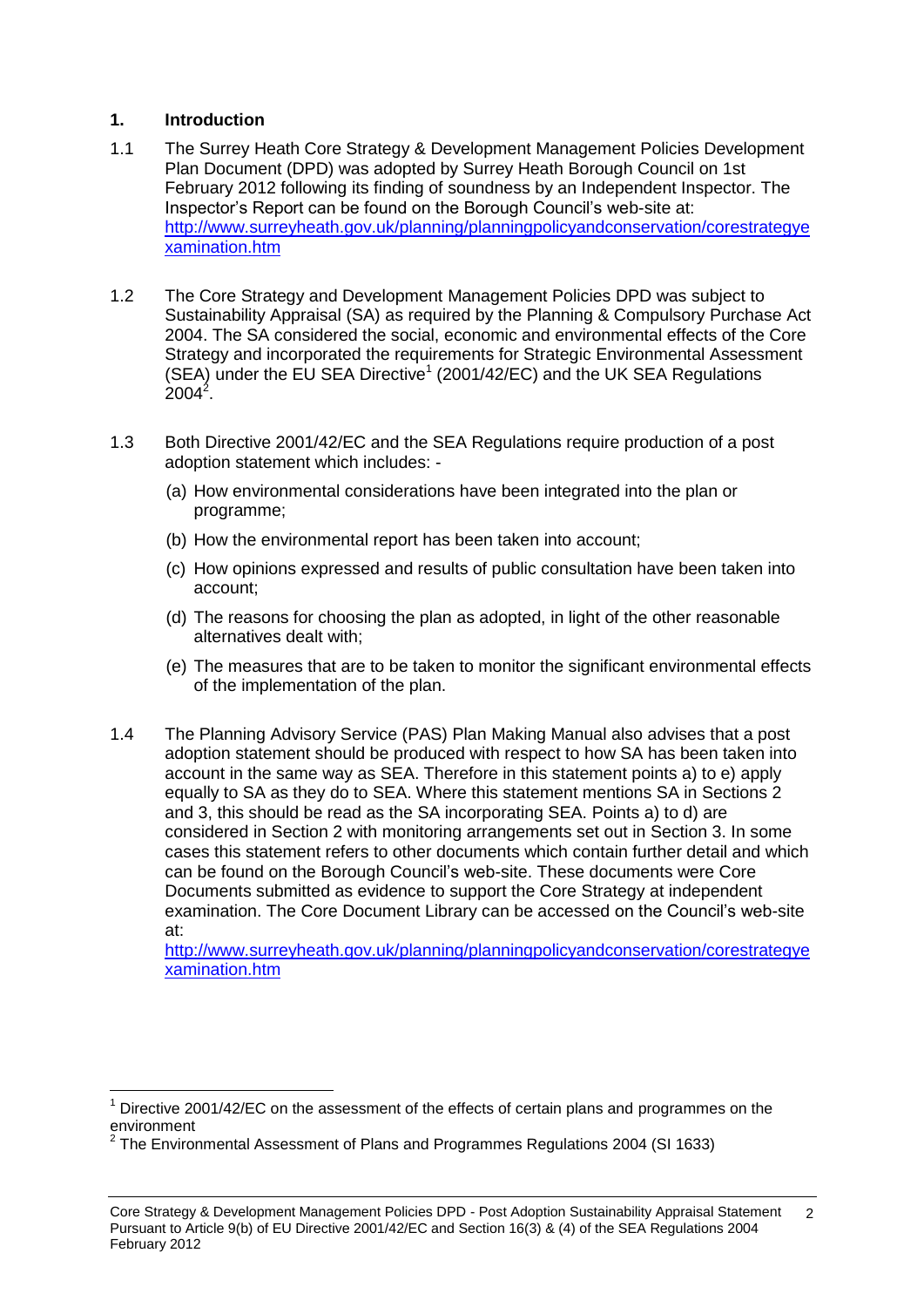## **2. The Core Strategy and Development Management Policies DPD and SA**

2.1 The Core Strategy & Development Management Policies DPD has been subject to several stages of consultation with both statutory and non-statutory consultees as well as members of the public. Consultation also took place on the Sustainability Appraisal Reports which accompanied each stage of plan making.

#### *Sustainability Appraisal Scoping Stage*

- 2.2 In 2004/2005 the Borough Council undertook a scoping assessment as part of the commencement of work on its Local Development Framework. The scoping assessment is the first stage of SA/SEA and set out the current social, economic and environmental baseline and trends in the Borough as well as relevant plans, policies and programmes at an international, national, regional and local level and key sustainability issues facing the Borough (including key environmental problems).
- 2.3 The scoping report also identified the sustainability framework which would be used to assess the sustainability performance of future plans and programmes. The scoping report was open to consultation between  $11<sup>th</sup>$  October 2004 to 10<sup>th</sup> November 2004 and a final version published in March 2005 (Core Document CD/SHBC/2/05). The final scoping report of March 2005 contains a section (pages 1-7 to 1-13) which summarises all responses to the earlier consultation exercise and how any comments were dealt with.

#### *Core Strategy & Development Management Policies Options 2008*

- 2.4 The Borough Council published a Core Strategy & Development Management Policies Options Document in 2008 (Core Document CD/SHBC/2/01) which was open to public consultation from  $29<sup>th</sup>$  September 2008 to  $10<sup>th</sup>$  November 2008. The options were derived from a mixture of previously aborted DPDs (Core Strategy, Housing Needs and Development Control Policies), updated evidence base studies and changing national policies and land supply issues.
- 2.5 Accompanying the Options Document was an Interim Sustainability Appraisal (ISAR) (Core Document CD/SHBC/2/02). The ISAR was open to consultation at the same time as the Options Document to statutory and non-statutory consultees as well as members of the public.
- 2.6 The Options document set out all the options (alternatives) that the Borough Council considered including for the Core Strategy Vision and Objectives. The ISAR assessed each of the options against the sustainability framework identified in the 2005 scoping report (Section 4 and Appendices 2 & 3 of the ISAR) and identified which of the options were the most sustainable. The ISAR also set out potential significant effects indicators which could be used for monitoring.
- 2.7 Based on the appraisal of options in the ISAR, the Options document highlighted a preferred policy approach, justification for why other options were rejected and also welcomed comments on whether any other options should be considered. Appendix 5 of the ISAR also sets out the Borough Council's justification for its preferred approaches and rejection of alternatives. In this way the ISAR informed the Council's consideration of which options to take forward into detailed policies and which to reject in the main, based upon their sustainability (and environmental) performance. As such sustainability and environmental considerations were integrated into the Core Strategy & Development Management Policies DPD at an early stage of plan making.

Core Strategy & Development Management Policies DPD - Post Adoption Sustainability Appraisal Statement Pursuant to Article 9(b) of EU Directive 2001/42/EC and Section 16(3) & (4) of the SEA Regulations 2004 February 2012 3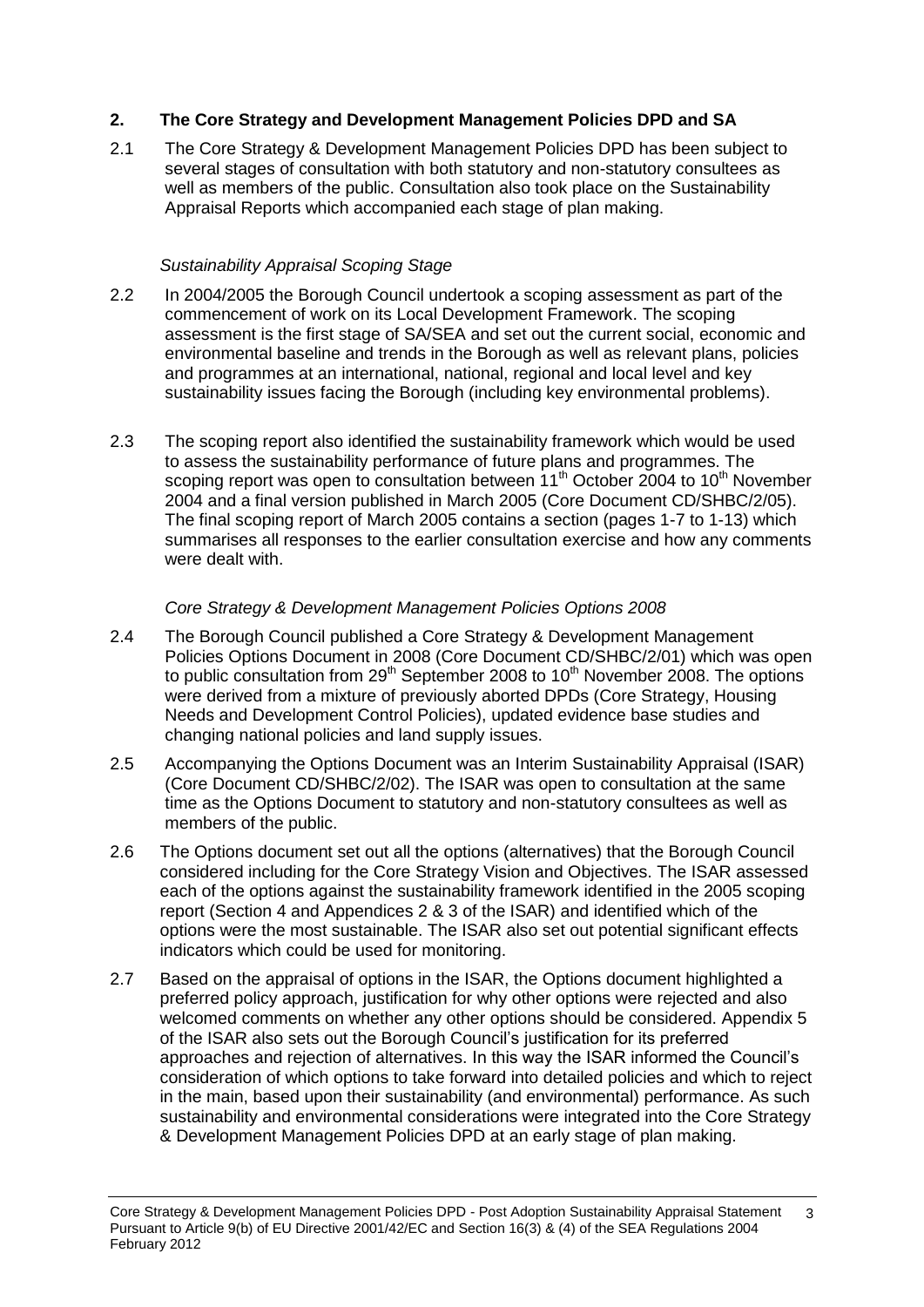- 2.8 Comments received on the Options Document and the ISAR can be found on the Borough Council's website at: [http://www.surreyheath.gov.uk/planning/planningpolicyandconservation/CoreStrategy](http://www.surreyheath.gov.uk/planning/planningpolicyandconservation/CoreStrategyPreviousConsultations.htm) [PreviousConsultations.htm](http://www.surreyheath.gov.uk/planning/planningpolicyandconservation/CoreStrategyPreviousConsultations.htm)
- 2.9 A number of comments received included suggestions for additional options. Where these were considered to form 'reasonable alternatives' they were appraised in the same way as the Options Document and published in subsequent versions of SA (May 2011). Further, where additional options arose due to updated evidence, these too were appraised and published in subsequent SA reports (May 2011). Further detail on early consultation can be found in Section 4 of the Final SA Report dated May 2011 (Core Document CD/SHBC/2/07).

## *Suitable Alternative Natural Green Space (SANG) Issues and Options Consultation*

2.10 As an addition to the Options Document of 2008, the Borough Council considered it necessary to consult on further options specifically related to the provision of Suitable Alternative Natural Green Space (SANG). The SANG Issues and Options consultation set out a number of alternative approaches to securing SANG in the Borough and was open to consultation from  $4<sup>th</sup>$  January 2010 to 15<sup>th</sup> February 2010. The Issues and Options document was accompanied by an SA Report (Core Document CD/SHBC/2/04) and the options were appraised against the same sustainability framework as the 2008 options document. Appendix 1 of the SANG Issues and Options SA Report sets out the justification for which options were preferred and which options were rejected. This can also be found in Section 4 and Appendix 5 of the Final SA Report dated May 2011 (Core Document CD/SHBC/2/07).

## *Pre-Submission Core Strategy*

- 2.11 The Sustainability Appraisal Report of July 2010 (Core Document CD/SHBC/1/02) appraised the individual policies of the Core Strategy & Development Management Policies DPD as well as its cumulative effects. The SA considered the wording of each policy and where necessary set out potential measures to mitigate adverse effects or enhance beneficial ones.
- 2.12 In formulating the final policy wording for the pre-submission version of the DPD the Borough Council had regard to the SA Report. The Borough Council's response in terms of how it took account of the findings of SA and integrated sustainability/environmental considerations into the pre-submission DPD can be found in Section 19 of the SA Report dated July 2010 which is repeated in Section 20 of the May 2011 SA Report (Core Document CD/SHBC/2/07).
- 2.13 The Pre-Submission Core Strategy & Development Management Policies DPD along with the accompanying SA Report were open to consultation with statutory and nonstatutory consultees and members of the public between  $6<sup>th</sup>$  August 2010 to 24<sup>th</sup> September 2010. Comments received on the DPD and the SA Report are available to view in Core Document CD/SHBC/1/05.

## *Further Changes to the Core Strategy & Development Management Policies DPD*

2.14 The examination in public (EiP) of the Core Strategy & Development Management Policies DPD was held by an independent inspector between 15<sup>th</sup> February 2011 and 23<sup>rd</sup> February 2011. At the end of the hearing sessions the Inspector raised concerns as to the soundness of the DPD regarding a number of issues.

Core Strategy & Development Management Policies DPD - Post Adoption Sustainability Appraisal Statement Pursuant to Article 9(b) of EU Directive 2001/42/EC and Section 16(3) & (4) of the SEA Regulations 2004 February 2012 4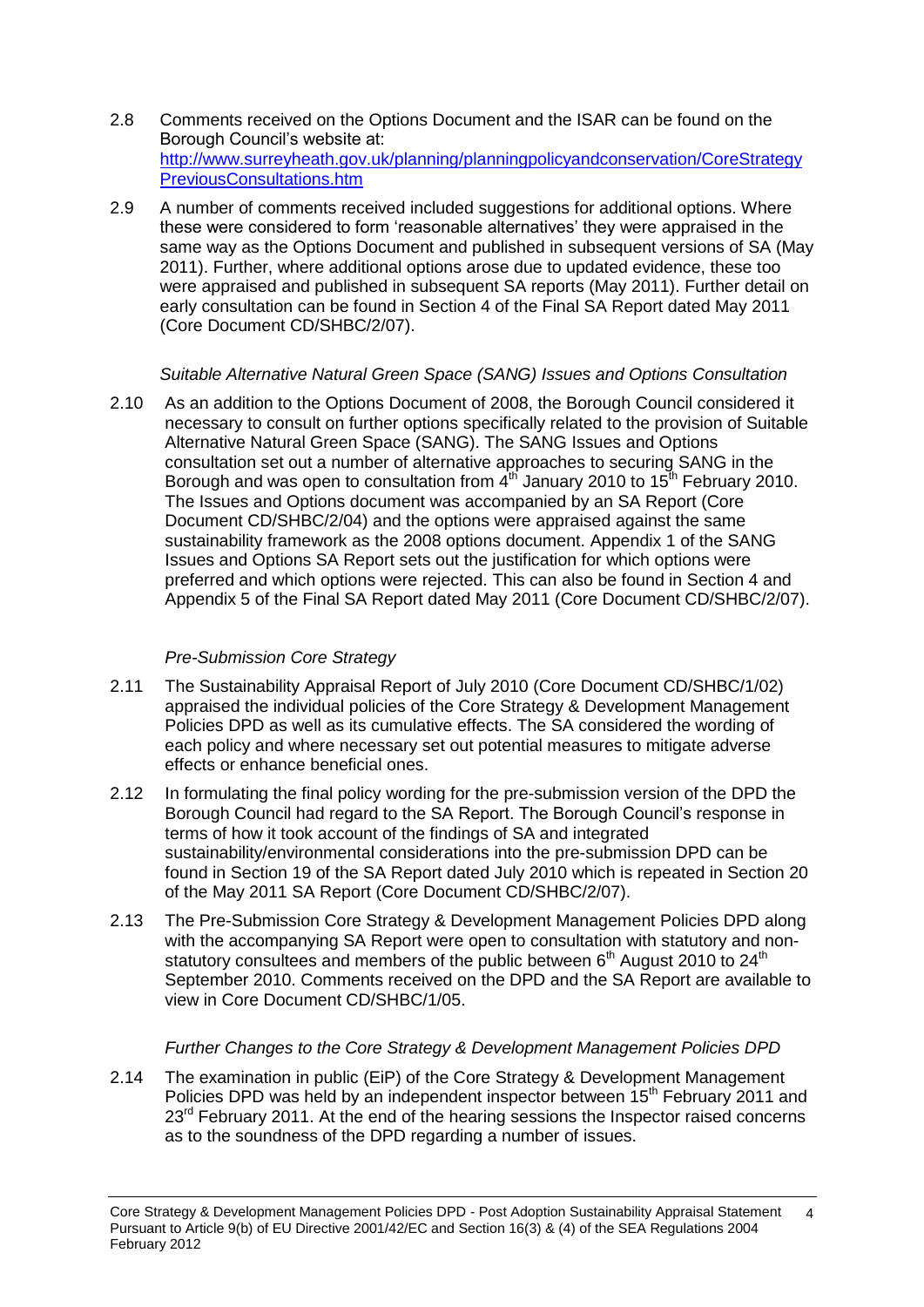- 2.15 The examination was suspended in order to allow the Borough Council to carry out further work on housing numbers and Camberley Town Centre. The Borough Council took this opportunity to publish a revised SA Report dated May 2011, which is the final SA Report (Core Document CD/SHBC/2/07). The appraisal of the revised policies on housing numbers and Camberley Town Centre are included in Section 20 of the Final SA Report of May 2011.
- 2.16 The revised policies on housing numbers and Camberley Town Centre and the revised SA Report were open to consultation with statutory and non-statutory consultees as well as members of the public from  $30<sup>th</sup>$  May 2011 to 11<sup>th</sup> July 2011.Comments received with respect to the revised policies and revised SA Report can be found in Core Document CD/SHBC/1/05b.
- 2.17 Section 4 and appendices 2-5 of the Revised SA Report clearly sets out all the options and alternatives that the Borough Council considered in forming the plan as adopted. This includes a justification for why certain options were preferred and taken forward for policy development and why other options were rejected.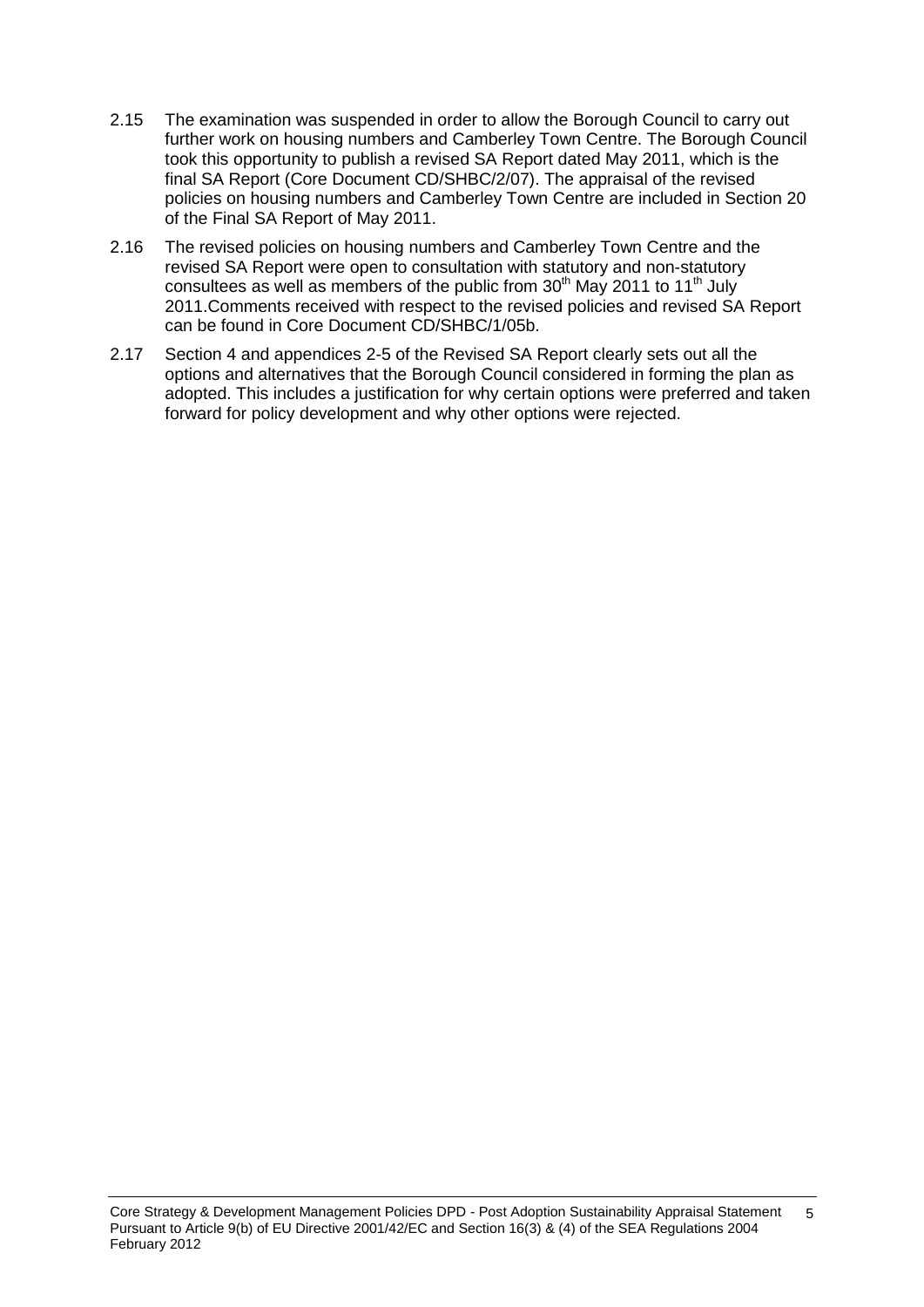## **3. Monitoring Sustainability & Environmental Effects**

- 3.1 The SA Reports of June 2010 and May 2011 set out possible indicators for monitoring the sustainability and environmental effects of the Core Strategy & Development Management Policies DPD (Section 21 of both SA reports). Many of these indicators informed the monitoring framework in Appendix 3 of the DPD as appropriate. Reporting of sustainability and environmental effects will take place annually and the results published in the Council's Annual Monitoring Report (AMR). The sustainability and environmental effects indicators which will be monitored through the DPD monitoring framework and published in the AMR are set out in Table 3-1.
- 3.2 The DPD monitoring framework also sets out a number of sustainability or environmental effects indicators which are monitored through other mechanisms such as the Borough Council's corporate monitoring. These indicators are set out in Table 3-2.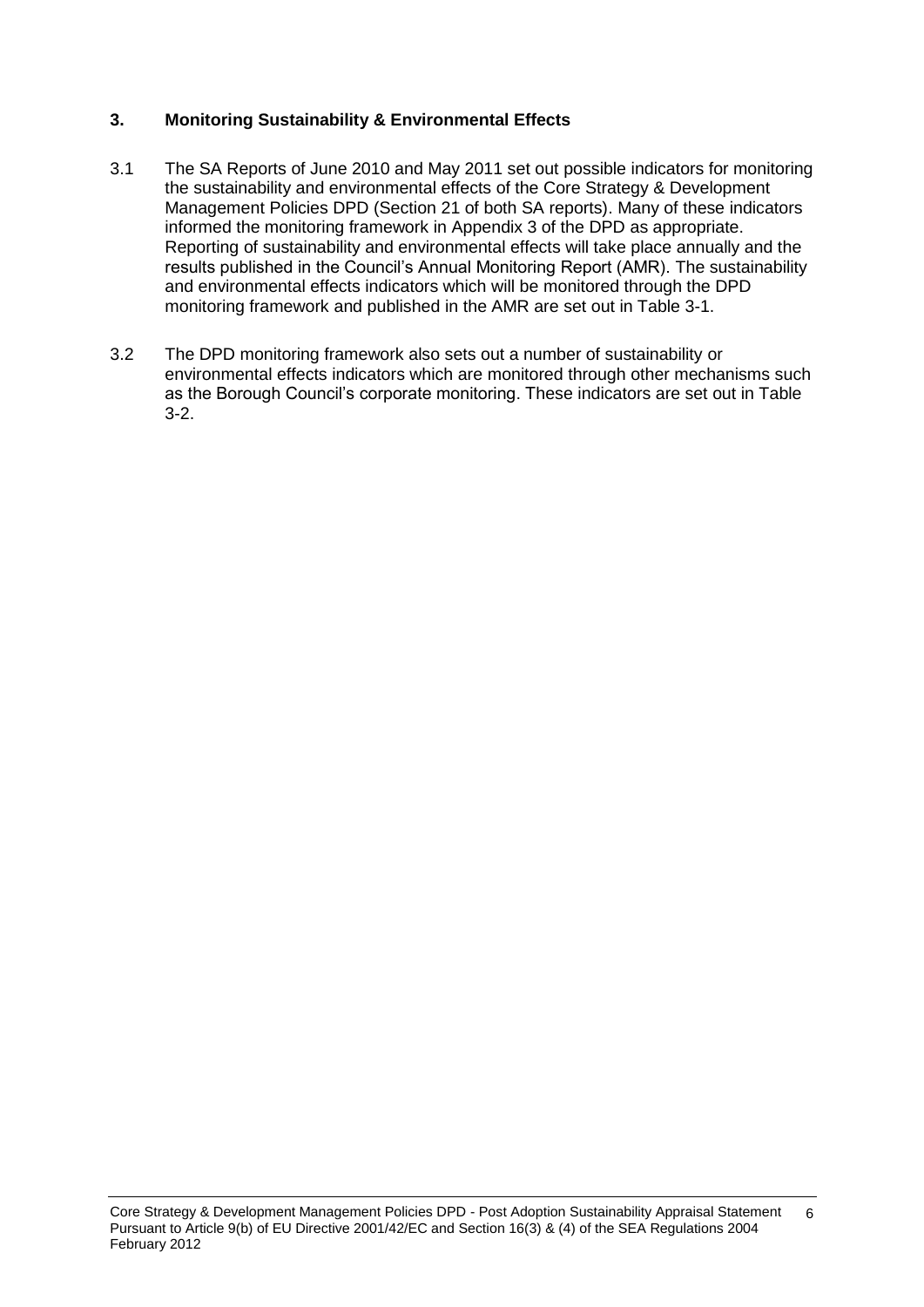| <b>Indicator</b>                                                                                                                                                                                   | <b>Target</b>                                                                                                                   | <b>Reporting</b> | Lead<br><b>Agency</b> | <b>Delivery Mechanism</b>                                                                               |
|----------------------------------------------------------------------------------------------------------------------------------------------------------------------------------------------------|---------------------------------------------------------------------------------------------------------------------------------|------------------|-----------------------|---------------------------------------------------------------------------------------------------------|
| Carbon Dioxide Emissions (tonnes per annum)                                                                                                                                                        | Reduce CO <sub>2</sub> emissions by<br>34% below 1990 levels by<br>2020                                                         | <b>AMR</b>       | SHBC, SCC             | <b>Surrey Climate Change</b><br>Partnership                                                             |
|                                                                                                                                                                                                    | 1990 baseline = $670$ tonnes                                                                                                    |                  |                       | Development Management<br>Process                                                                       |
| Number of buildings permitted to prescribed standards for<br>energy and water efficiency and number of buildings<br>permitted which exceed prescribed standards for energy<br>and water efficiency | 100% of buildings to be<br>constructed to prescribed<br>standards                                                               | <b>AMR</b>       | <b>SHBC</b>           | Development Management<br>Process<br><b>Site Allocations DPD</b>                                        |
| Renewable Energy Generation                                                                                                                                                                        | No Target                                                                                                                       | <b>AMR</b>       | <b>SHBC</b>           | Development Management<br><b>Process</b><br><b>Site Allocations DPD</b>                                 |
| New & converted dwellings on PDL within plan period                                                                                                                                                | Achieve 60% of all new &<br>converted dwellings on<br><b>PDL</b>                                                                | <b>AMR</b>       | <b>SHBC</b>           | Development Management<br>Process<br><b>Site Allocations DPD</b>                                        |
| Number of dwellings completed by settlement                                                                                                                                                        | Achieve percentage of<br>completions in line with<br>housing distribution targets                                               | <b>AMR</b>       | <b>SHBC</b>           | Development Management<br>Process<br><b>Site Allocations DPD</b>                                        |
| Number of rural exception dwellings completed by<br>location: -<br>Within AMR year<br><b>Within Plan Period</b>                                                                                    | No target                                                                                                                       | <b>AMR</b>       | <b>SHBC</b>           | Development Management<br>Process<br>Site Allocations DPD                                               |
| Gross affordable housing completions and number of net<br>completions as a percentage of total housing completions                                                                                 | Achieve 35% of projected<br>annual housing<br>requirement as affordable,<br>17.5% as intermediate and<br>17.5% as social rented | <b>AMR</b>       | <b>SHBC</b>           | <b>SHBC Housing Strategy</b><br>Development Management<br><b>Process</b><br><b>Site Allocations DPD</b> |
| Percentage of affordable and market units completed by<br>type and size                                                                                                                            | Aim to achieve 1 bed<br>dwellings 10% market, 20%<br>intermediate, 35% social                                                   | <b>AMR</b>       |                       | <b>SHBC Housing Strategy</b><br>Development Management                                                  |

#### **Table 3-1 Monitoring Indicators & Targets for Sustainability and Environmental Effects**

Core Strategy & Development Management Policies DPD - Post Adoption Sustainability Appraisal Statement Pursuant to Article 9(b) of EU Directive 2001/42/EC and Section 16(3) & (4) of the SEA Regulations 2004 February 2012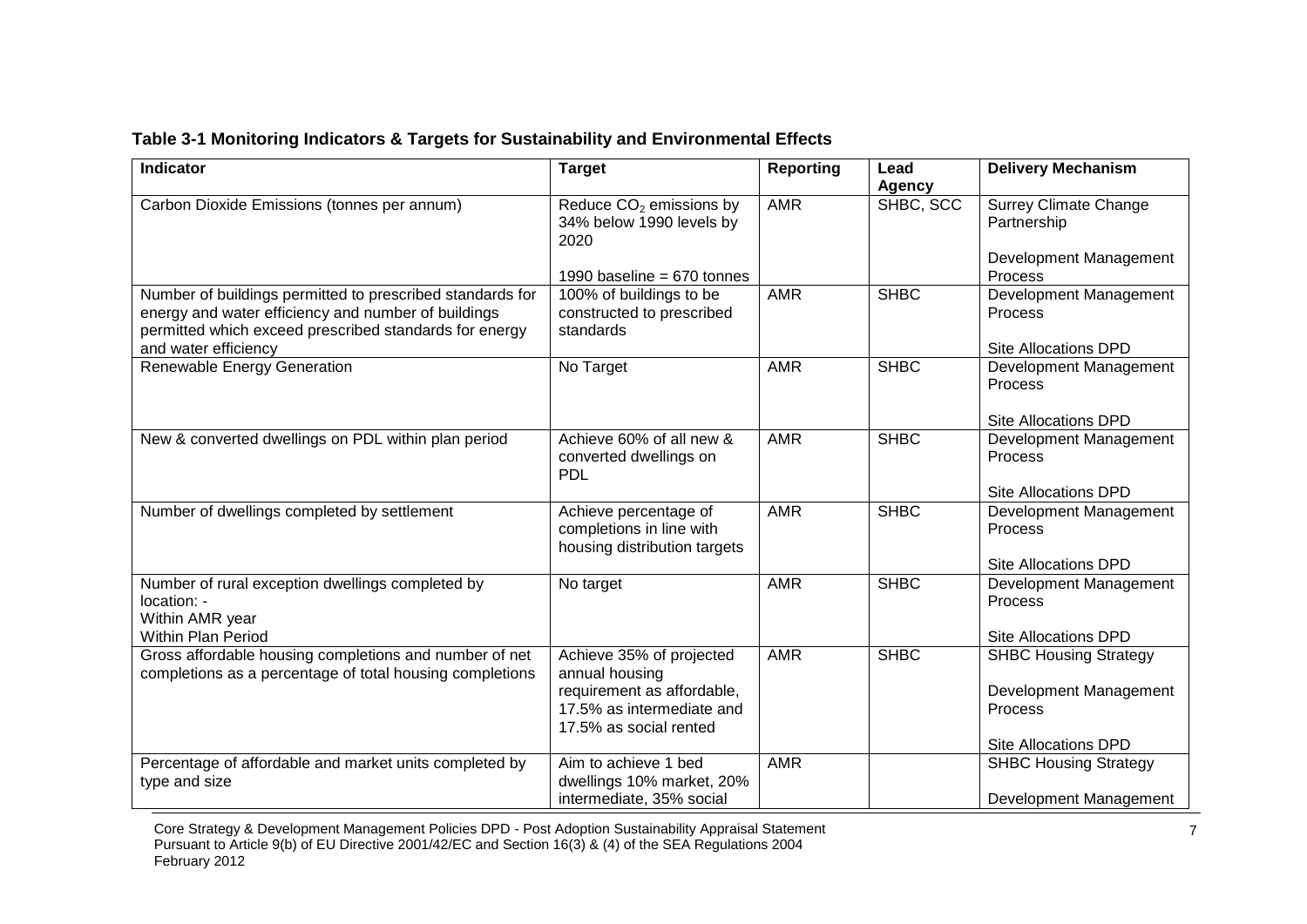|                                                                                                                                                                                                                                            | rented. 2 bed dwellings<br>40% market, 40%<br>intermediate, 30% social<br>rented. 3 bed dwellings<br>40% market, 40%<br>intermediate, 20% social<br>rented. 4+ bed dwellings<br>10% market, 15% social<br>rented |            |                                                                 | Process<br><b>Site Allocations DPD</b>                                 |
|--------------------------------------------------------------------------------------------------------------------------------------------------------------------------------------------------------------------------------------------|------------------------------------------------------------------------------------------------------------------------------------------------------------------------------------------------------------------|------------|-----------------------------------------------------------------|------------------------------------------------------------------------|
| Net additional pitches for Gypsy & Traveller<br>accommodation                                                                                                                                                                              | 19 Gypsy & Traveller<br>pitches by 2027                                                                                                                                                                          | <b>AMR</b> | <b>SHBC</b>                                                     | Development Management<br>Process<br><b>Site Allocations DPD</b>       |
| Percentage of dwellings or B Class floorspace completed<br>within 400m or 5 min walk time of a half hourly bus service<br>in urban areas and within 800m or a 10 min walk time of<br>an hourly bus service in rural areas over plan period | To achieve 80% of all<br>development                                                                                                                                                                             | <b>AMR</b> | <b>SHBC</b>                                                     | Development Management<br>Process<br><b>Site Allocations DPD</b>       |
| Percentage of dwellings or B Class floorspace completed<br>within a 10 min walk time or 800m of rail service over plan<br>period                                                                                                           | To achieve 50%                                                                                                                                                                                                   | <b>AMR</b> | <b>SHBC</b>                                                     | Development Management<br>Process<br><b>Site Allocations DPD</b>       |
| Percentage of dwelling completions within 5 min walk time<br>or 400m walking distance of a designated employment<br>area, retail centre, GP, hospital, primary school,<br>secondary school or major health centre                          | Aim to achieve 60% across<br>all categories                                                                                                                                                                      | <b>AMR</b> | <b>SHBC</b>                                                     | Development Management<br>Process<br><b>Site Allocations DPD</b>       |
| Change in area of biodiversity importance                                                                                                                                                                                                  | Maintain 100% land area of<br>all designated sites                                                                                                                                                               | <b>AMR</b> | SHBC.<br>Natural<br>England,<br>Surrey<br><b>Wildlife Trust</b> | Development Management<br>Process<br><b>Site Allocations DPD</b>       |
| Condition Status of SPA, SAC and SSSI's                                                                                                                                                                                                    | Target set by Natural<br>England                                                                                                                                                                                 | <b>AMR</b> | Natural<br>England &<br>Landowners                              | Stewardship agreements                                                 |
| Visitor number surveys for SPA/SAC                                                                                                                                                                                                         | No increase in visitor<br>numbers over plan period                                                                                                                                                               | <b>AMR</b> | SHBC.<br>Natural<br>England,<br>Surrey<br><b>Wildlife Trust</b> | <b>Strategic Access</b><br>Management and<br><b>Monitoring Project</b> |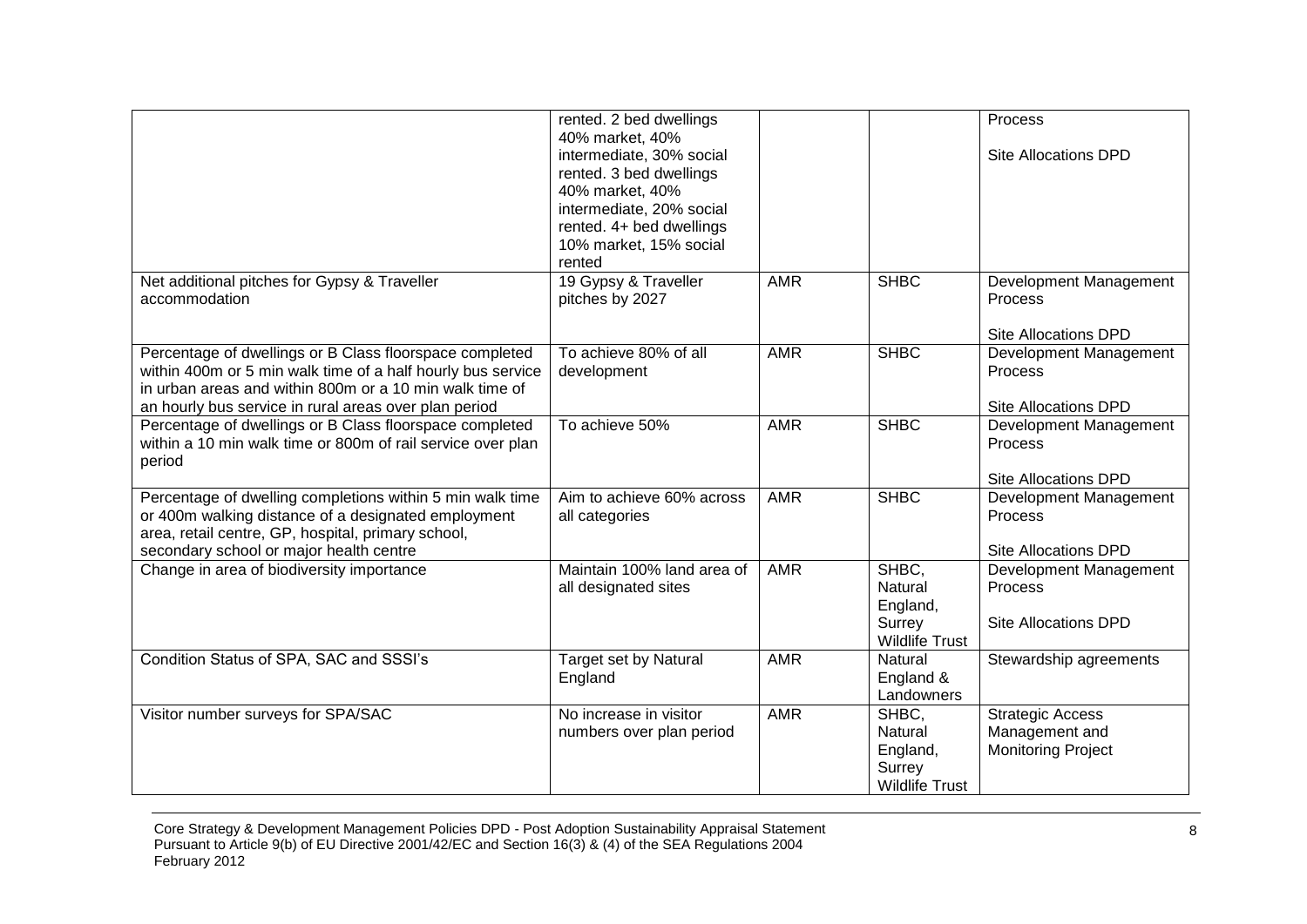| Condition status of SNCI's and LNR's                     | Maintain 100% of local<br>sites in favourable condition | <b>AMR</b> | SHBC, SCC,<br>Surrey  | <b>SNCI</b> review          |
|----------------------------------------------------------|---------------------------------------------------------|------------|-----------------------|-----------------------------|
|                                                          | over plan period                                        |            | <b>Wildlife Trust</b> |                             |
| Amount of land (ha) implemented as SANGs: -              | 8ha per 1000 net new                                    | <b>AMR</b> | SHBC,                 | <b>Thames Basin Heaths</b>  |
| During AMR year                                          | population                                              |            | Natural               | <b>Delivery Framework</b>   |
| During Plan Period                                       |                                                         |            | England,              |                             |
|                                                          |                                                         |            | Surrey                | Site Allocations DPD        |
|                                                          |                                                         |            | <b>Wildlife Trust</b> |                             |
| Amount of open space or recreational areas within urban  | Aim to achieve no greater                               | <b>AMR</b> | <b>SHBC</b>           | Development Management      |
| areas and rural settlements lost to other uses: -        | loss than 10% over plan                                 |            |                       | Process                     |
| During AMR year                                          | period                                                  |            |                       |                             |
| During Plan period                                       |                                                         |            |                       | <b>Site Allocations DPD</b> |
| Amount of new open space provided on major housing       | Achieve open space                                      | <b>AMR</b> | <b>SHBC</b>           | Development Management      |
| development (ha): -                                      | standards on major sites                                |            |                       | Process                     |
| During AMR year                                          |                                                         |            |                       |                             |
| During Plan Period                                       |                                                         |            |                       | <b>Site Allocations DPD</b> |
| Total floorspace for community and cultural facilities   | No target                                               | <b>AMR</b> | <b>SHBC</b>           | Development Management      |
| gained or lost by type: -                                |                                                         |            |                       | Process                     |
| During AMR year                                          |                                                         |            |                       |                             |
| During Plan Period                                       |                                                         |            |                       | Site Allocations DPD        |
| Amount of land in Surrey Heath designated as settlement, | Achieve no net loss of                                  | <b>AMR</b> | <b>SHBC</b>           | Development Management      |
| countryside beyond the Green Belt or Green Belt          | Green Belt land                                         |            |                       | Process                     |
|                                                          |                                                         |            |                       |                             |
|                                                          |                                                         |            |                       | <b>Site Allocations DPD</b> |
| Number of planning permissions granted contrary to       | 0% of applications to be                                | <b>AMR</b> | SHBC, EA              | Development Management      |
| Environment Agency advice on flooding and water          | granted contrary to EA                                  |            |                       | Process                     |
| grounds                                                  | advice                                                  |            |                       |                             |
|                                                          |                                                         |            |                       | <b>Site Allocations DPD</b> |
| Percentage of units in A1 retail use in: -               | Maintain or achieve 75% of                              | <b>AMR</b> | <b>SHBC</b>           | Development Management      |
| Bagshot Primary Shopping Area                            | units as A1 in primary                                  |            |                       | Process                     |
| <b>Bagshot Secondary Shopping Frontage</b>               | shopping areas and 50% of                               |            |                       |                             |
| Frimley Primary Shopping Area                            | units as A1 in all other                                |            |                       | Site Allocations DPD        |
| Frimley Secondary Shopping Frontage                      | frontages                                               |            |                       |                             |
| Number of buildings and structures maintained, added or  | No target - contextual                                  | <b>AMR</b> | SHBC, SCC             | Updates to list of locally  |
| deleted from the local list                              |                                                         |            |                       | listed buildings            |